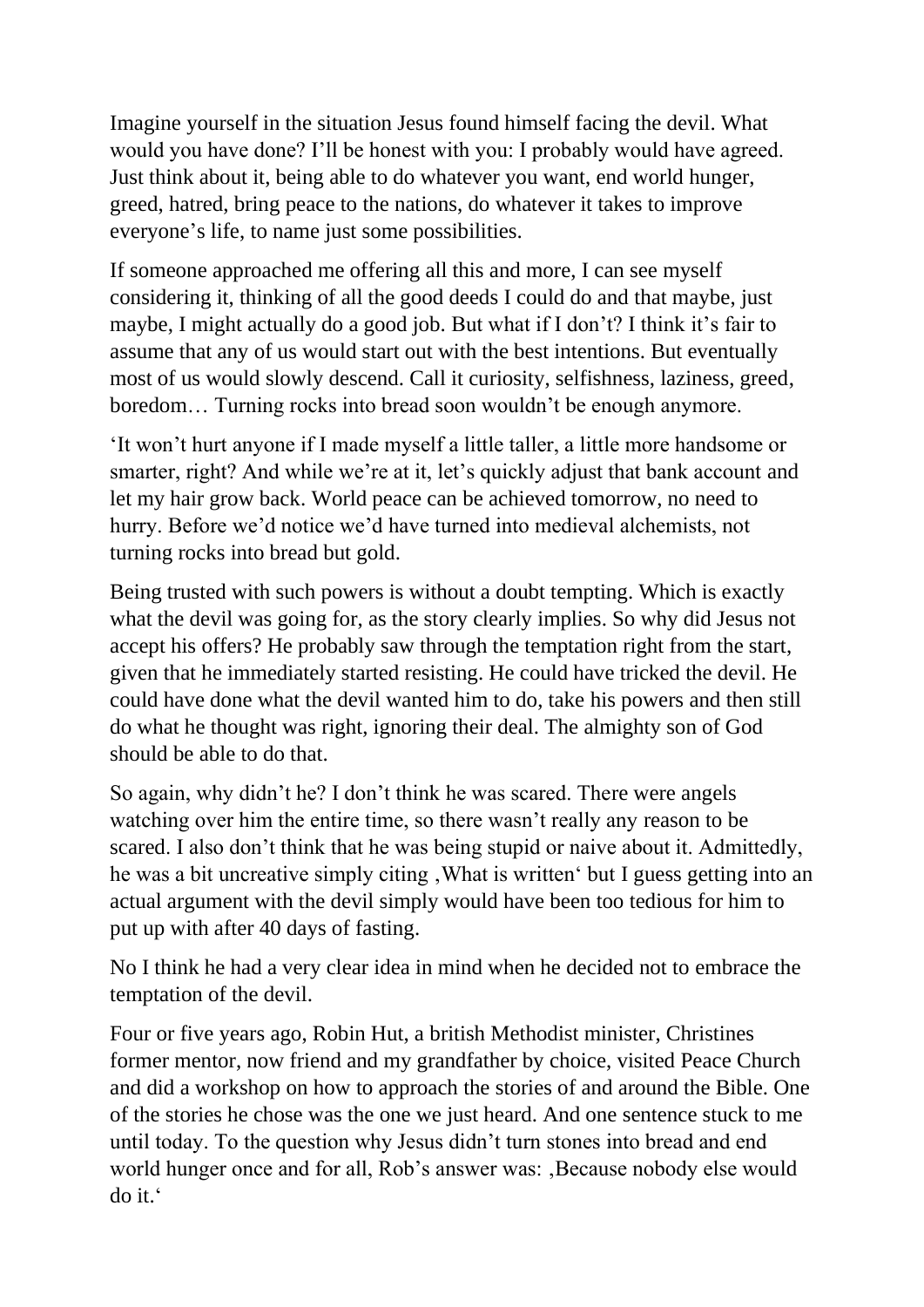And that is perfectly true! Sure it would be nice to have someone to simply solve all our problems with a snap of his fingers. But would that really make us happy? For a short period yes, but not on the long run I think. From childhood on, step by step, we are learning to take care of ourselves and, ideally, others. We watch, we listen, we learn by following the examples of people that inspire us, that we, for quite some time literally speaking, look up to.

What's very important though is the feeling, that we can in fact reach that goal. Trying to achieve the impossible most of the time is simply frustrating and not very healthy. We end up disillusioned and reluctant, with a feeling of helplessness. We need realistic goals to feel confident. And by realistic I don't mean easy. I mean realistic. Turning stone into bread is not realistic though.

Had Jesus decided to do it, his people surely would have worshipped him, applauded him for his generosity. But to put it in the words of Clark Kent, whom you might better know as Superman:

'It's easy to be brave if you're bulletproof.' What a convenient excuse that would be for us. 'Sure, I'd love to help, but what do you expect me to do? Catch a bullet? Turn rocks into bread?' We would just lean back, let the gifted do the hard work and probably even complain if they didn't serve us gluten free products.

I don't know about you but I can't fly like Superman. If I saw him flying by I surely would think that that's a pretty neat ability to have, but I could never picture myself doing it, no matter how hard I tried. So why should I?

And another thing: would we really be proud of it even if we could do all these things? I still think it would be amazing to be able to do whatever I can imagine, but don't you feel good about where you are right now because of where you came from? At least half the fun about homemade food is the making. Every skill needs to be learned and trained and that's something to be proud of.

We need that sense of achievement, otherwise life would feel pretty hollow. It wouldn't hurt if life was a little easier and less scary, a bit more predictable, but at the same time we have all it takes to face the adversities that come with all the good things.

Jesus knew that. He knew that doing what nobody else could do wouldn't inspire anyone. It would make humanity dependent, and should for whatever reason, Jesus not be around anymore, vulnerable. He decided to adjust his actions to his human appearance to give us the impression that we could do the same.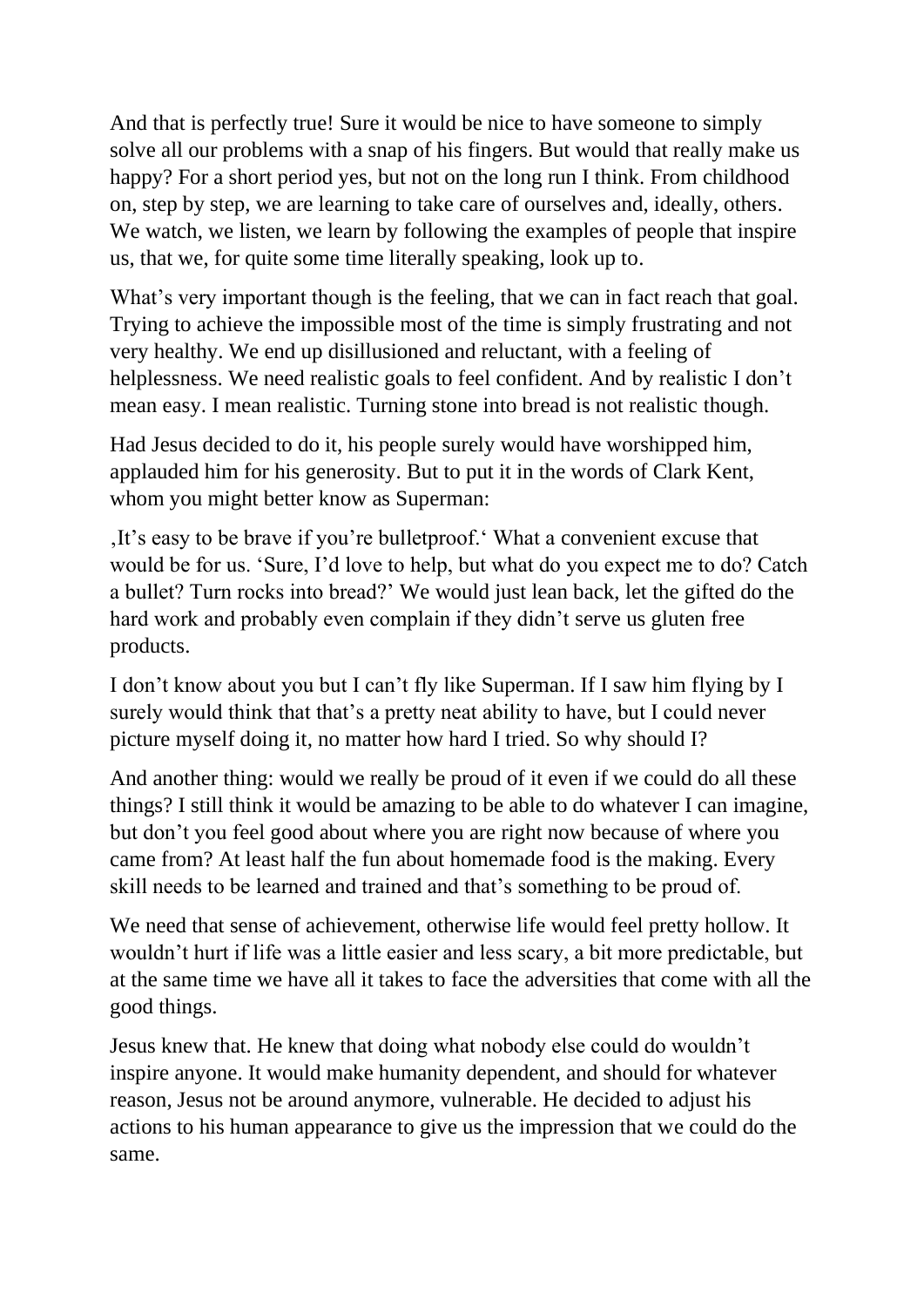There are miracles Jesus performed, that none of us will ever be able to. But being kind to each other, welcoming strangers as friends, sharing food and shelter doesn't require divine powers. Each and every one of us can do it, just as he did. He showed us what needs to be done to make the world a better place.

I have another movie quote in mind this time from the movie 'Bruce Almighty':

You fixed your life and you gave everyone what they wanted Bruce. But since when does anyone have a clue about what they want?

Parting the red sea is not a miracle. It's a magic trick. A single mom who's working two jobs and still finds time to take her kid to soccer practice, that's a miracle. A teenager who says "no" to drugs and "yes" to an education, that's a miracle. People want God to do everything for them. But what they don't realize is \*they\* have the power. You want to see a miracle? Be the miracle.